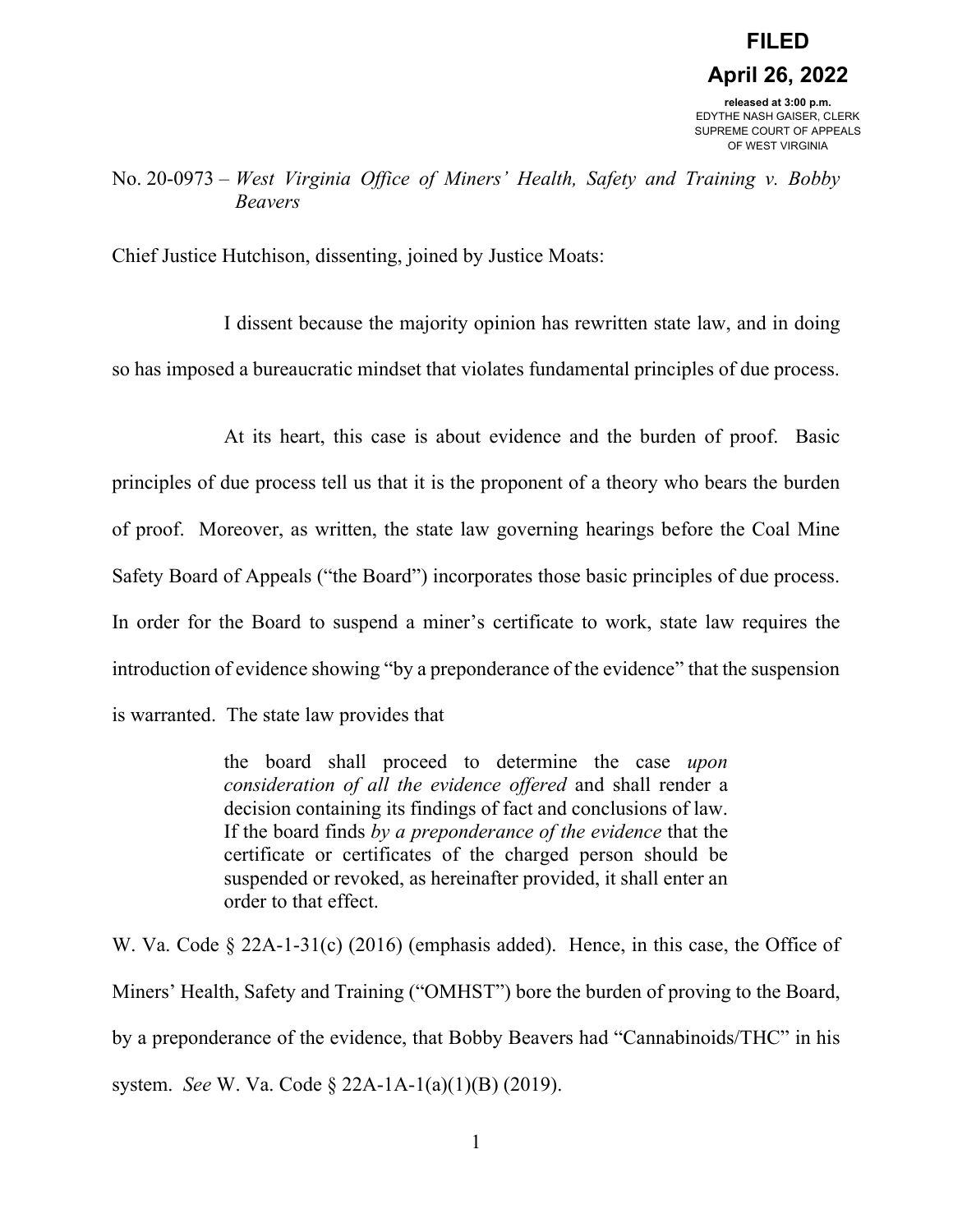The majority opinion fairly renders the facts: Mr. Beavers tested negative for THC in a drug screen on February 9, 2020. On February  $10<sup>th</sup>$ , when Mr. Beavers asked his pharmacist for something to help him sleep, the pharmacist recommended an over-thecounter hemp-derived remedy that contained CBD. The pharmacist assured him the CBD wouldn't affect any drug screens. Mr. Beavers used the CBD product that night. The next day when he showed up to work (on February  $11<sup>th</sup>$ ), he was surprised with another drug test. This time, he tested positive for some form of THC. Upon receiving the positive test, OMHST suspended Mr. Beavers's certificates to work as a miner for a period of six months.

Mr. Beavers appealed to the Board. Before the Board, OMHST bore the burden of proof. The Board obviously heard the testimony and the evidence from Mr. Beavers indicating that he never *intentionally* consumed any THC-containing product. Unfortunately, as West Virginia's law stands right now, the majority is right: the lack of intent was, sadly, no defense.<sup>[1](#page-1-0)</sup>

<span id="page-1-0"></span> $1$  I encourage the Legislature to study and rectify this issue, because CBD products, contaminated with THC, are becoming common in the marketplace and accidental consumption of forms of THC are likely to become commonplace. Moreover, while the delta-9 version of THC is the intoxicating form found in marijuana, some CBD products contain non-intoxicating versions like delta-8. There is a possibility that tests relied upon by OMHST do not necessarily distinguish between legal and illegal forms of THC. Moreover, as this case makes clear, the tests may not distinguish between legal CBD and illegal THC, resulting in miners being punished for engaging in perfectly legal activity.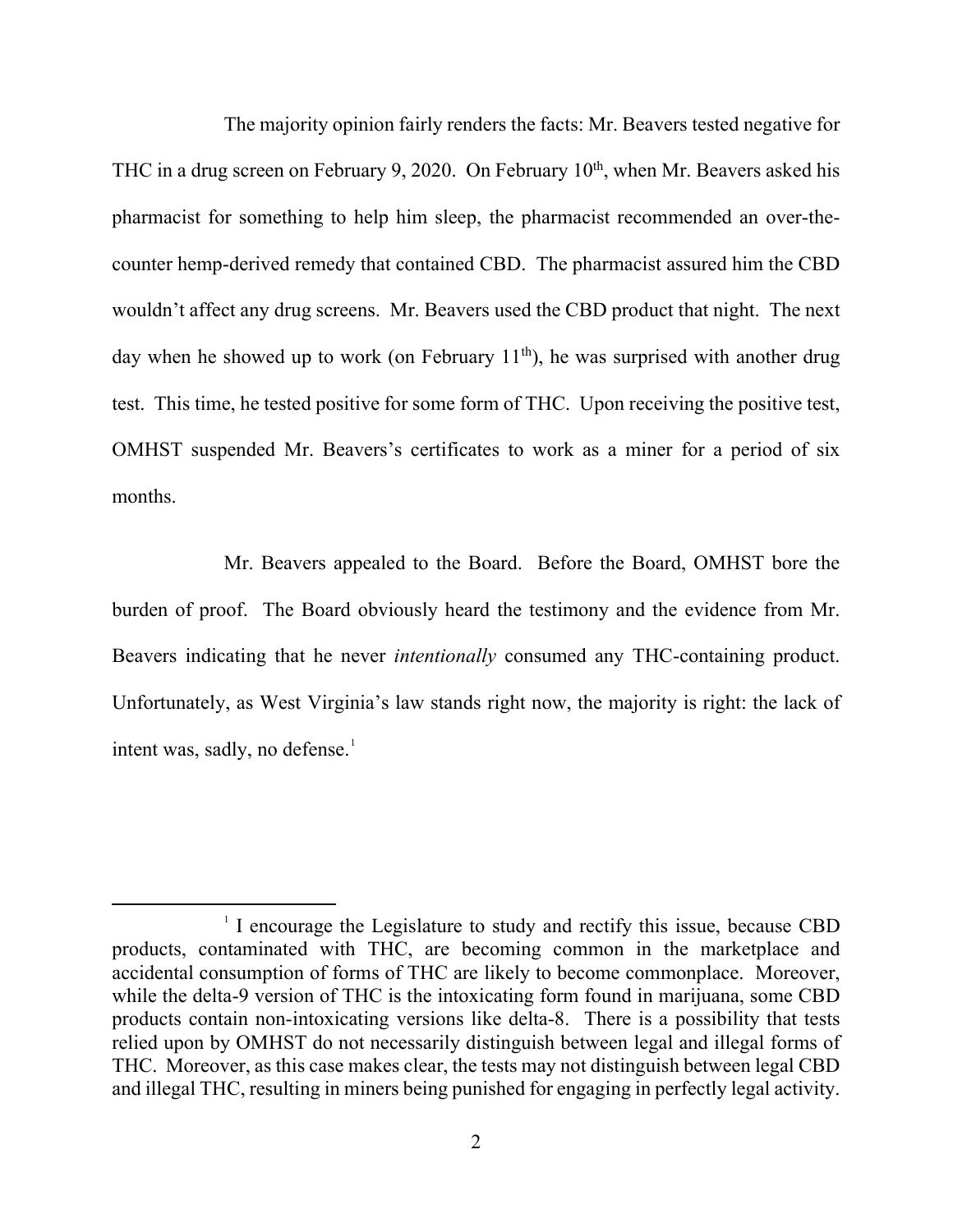The problem in this case is, OMHST put a doctor on the stand who essentially testified that the drug screening test was unreliable and could not distinguish between legal CBD and illegal THC. The doctor stated she was not a scientist and does not conduct any testing, but she admitted that a drug screen might test positive for THC when the actual substance was CBD. The doctor also said she could not testify if the testing process could distinguish between THC and CBD. Based upon the doctor's testimony, the Board reached its ultimate conclusion founded "upon consideration of all the evidence offered:" OMHST had failed to prove by a preponderance of the evidence that Mr. Beavers had THC in his system. The Board considered the evidence presented and concluded that OMHST's doctor "was not able to testify that the testing mechanism or methodology could distinguish between THC and CBD."

I dissent because the majority opinion has rewritten West Virginia Code § 22A-1-31(c) and turned due process on its head. Contrary to the law, the majority opinion conducts its own fact-finding mission and *presumes* that the test results offered by OMHST are valid and reliable. Thus, the majority opinion wholly ignores the Board's finding that the test results proved nothing. Instead of following state law and putting the burden of proof on OMHST, the majority opinion places the burden squarely on Mr. Beavers. It chides him for "proceed[ing] without a lawyer,"<sup>[2](#page-2-0)</sup> and repeatedly points out that he "did not

> <span id="page-2-0"></span>2 W. Va. at  $\_\_\_\_\_\_\_\_\$  S.E.2d at  $\_\_\_\_\$  (Slip. Op at 3 and 4).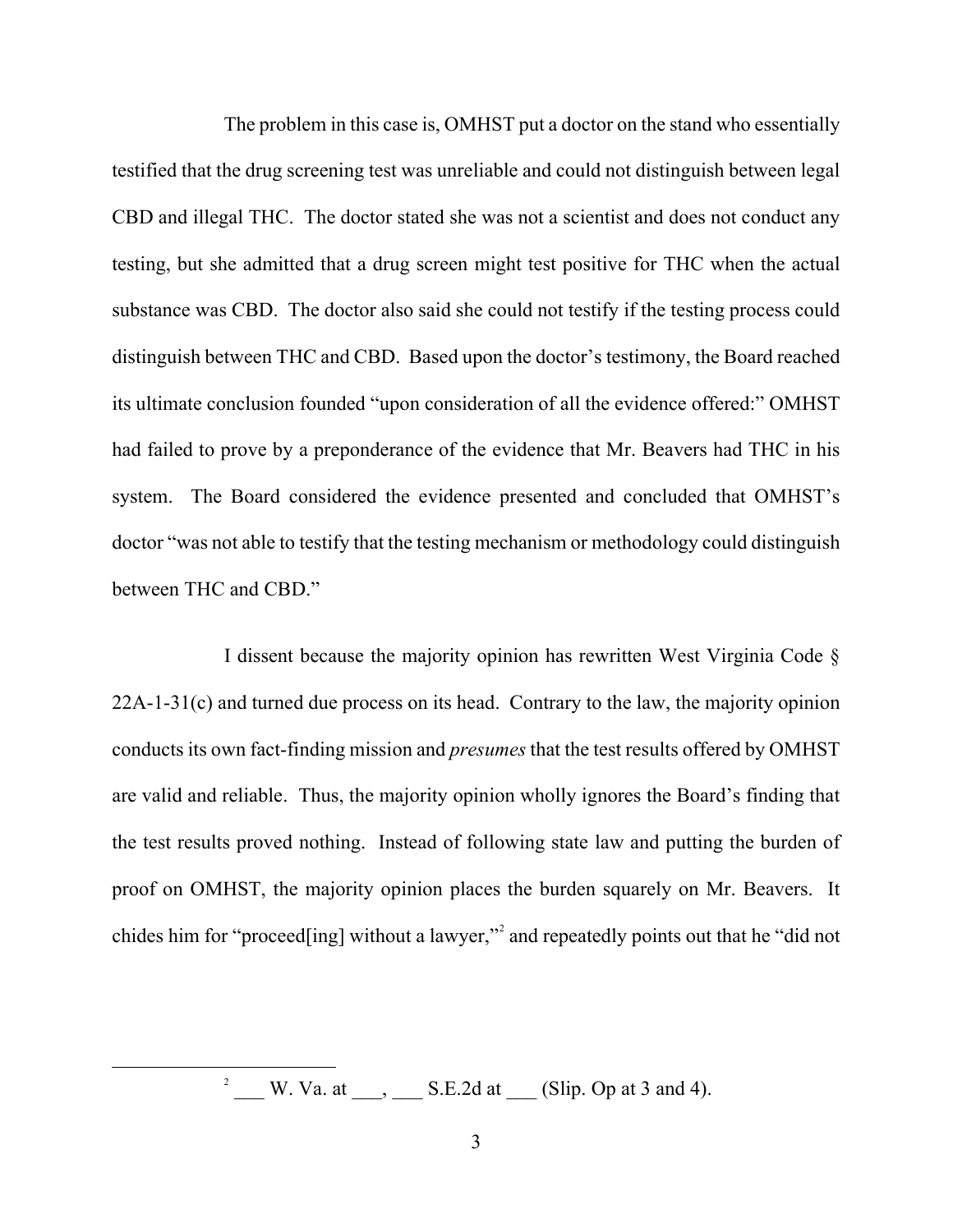properly challenge his test results."<sup>[3](#page-3-0)</sup> Mind you, thanks to OMHST's suspension of his miner's certificates, Mr. Beavers was unemployed and facing six months without work, with a pregnant wife and two young children at home. Under these circumstances, I can only say that the majority opinion's suggestion that Mr. Beavers should have hired a lawyer and paid cash "to have his split sample tested at a SAMHSA certified laboratory" is unfair and unrealistic.

But the fact remains that Mr. Beavers bore no burden of proof, and the majority opinion cites no rule, statute, or most importantly, constitutional provision putting the burden on Mr. Beavers. True, the majority opinion cites a rule in the *Code of State Rules* as support for its conclusion that "[t]he Board did not have the legal authority to disregard the laboratory test,"<sup>[4](#page-3-1)</sup> but that is a misstatement of the cited rule. The rule provides that unchallenged test results "shall be admissible as though the [miner] and the Director [of OMHST] had stipulated to their admissibility." 56 C.S.R. § 19-8.4. The rule certainly made OMHST's test results *admissible* into evidence, but it did not make those test results conclusive, irrefutable proof or shift the burden of proof to Mr. Beavers. Once the drug screen results were admitted, the Board was free to ascribe to the results any probative effect it felt warranted, based "upon consideration of all the evidence offered." Based upon

> <span id="page-3-1"></span><span id="page-3-0"></span> $3 \qquad W.$  Va. at  $\qquad \qquad S.E.2d$  at  $\qquad \qquad (Slip.$  Op. at 13).  $^4$  W.Va. at  $\qquad, \qquad$  S.E.2d at  $\qquad$  (Slip. Op. at 15).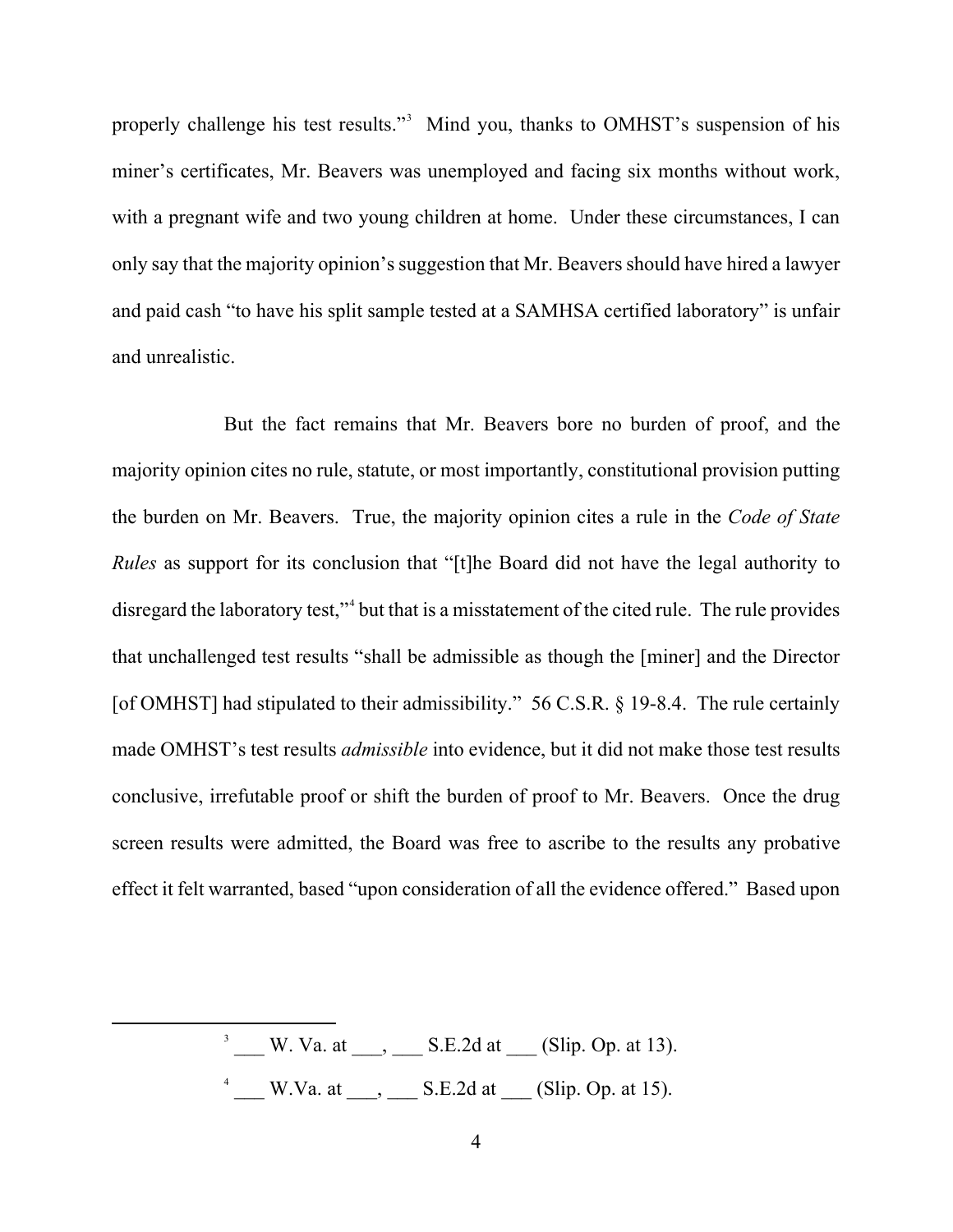the testimony of the doctor offered by OMHST, the Board concluded that the drug screen results were unreliable and failed to establish that Mr. Beavers had THC in his system.

Hence, I dissent because the majority opinion has obliterated the fact-finding powers of the Board, despite those powers being contained within state law. Specifically, the majority opinion eviscerates the Board's power "to determine the case upon consideration of all the evidence offered"<sup>[5](#page-4-0)</sup> and narrows it down to one question: "did he have a valid positive cannabinoids/THC test result?"<sup>[6](#page-4-1)</sup> Again, the majority opinion ignores the Board's findings that the test results were invalid. Instead, the majority opinion makes its own findings of fact, declaring that "yes" the test was "valid" and contained THC because Mr. Beavers did not spend his money on a lawyer or additional testing to prove otherwise. In effect, the majority opinion creates a presumption of reliability for whatever evidence OMHST presents to the Board, and rules that it is miners who bear the burden of *disproving* that evidence.

In sum, while the majority opinion claims it cannot act as a "superlegislature" and rewrite a statute, it has simultaneously rewritten two statutes at once. It has crippled the Board's fact-finding ability under West Virginia Code  $\S$  22A-1-31(c), and effectively converted West Virginia Code  $\S$  22A-1A-1 into a strict liability statute. Thus, so long as an employer or the OMHST produces a test positive for THC, from whatever source or

<span id="page-4-1"></span> $\delta$  W. Va. at  $\qquad, \qquad$  S.E.2d at  $\qquad$  (Slip. Op. at 21).

<span id="page-4-0"></span> $5$  W. Va. Code § 22A-1-31(c).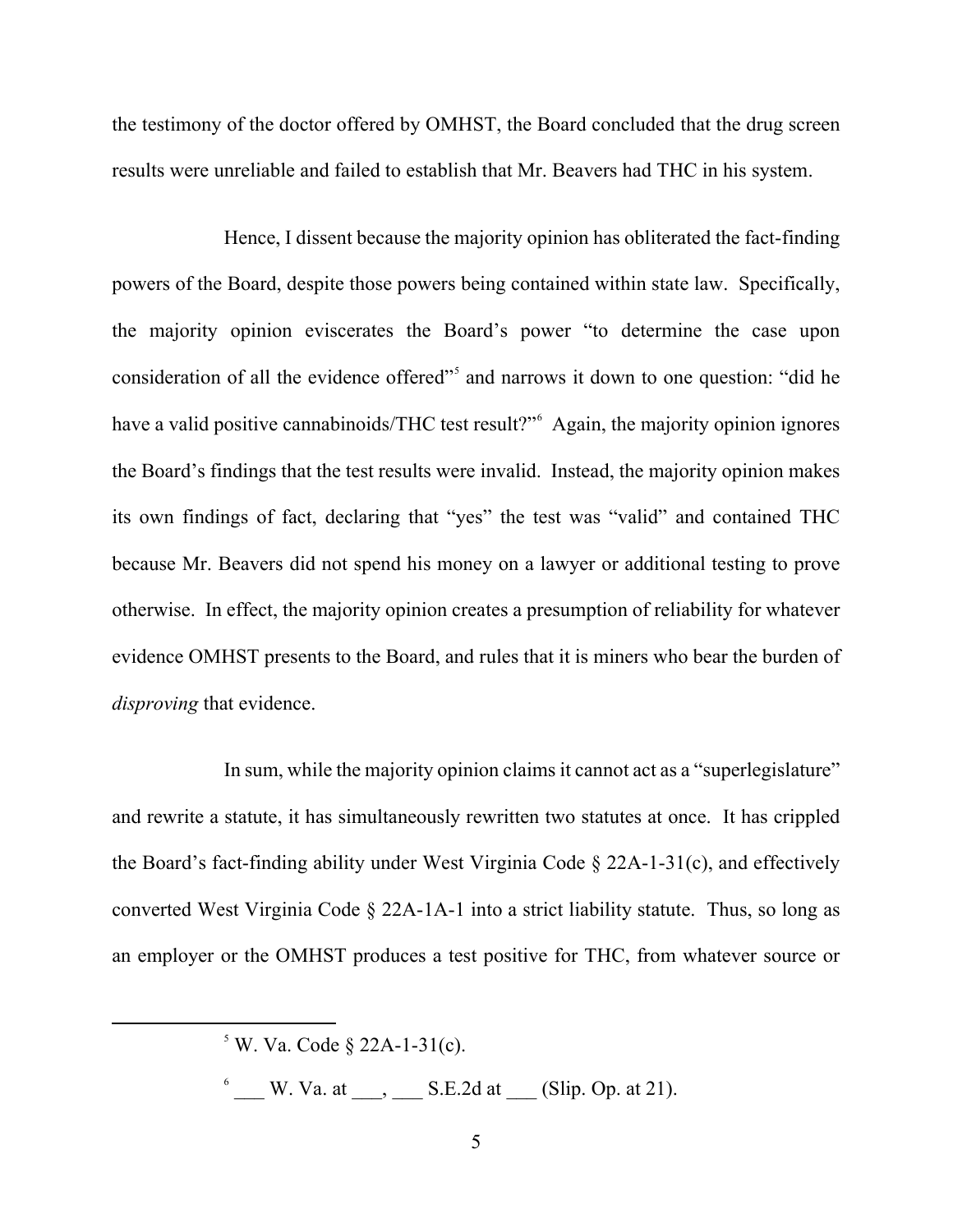quality, the Board must blindly accept that evidence and act without question or any other proof.

The result is that the majority opinion wholly ignores due process.<sup>[7](#page-5-0)</sup>

I understand that illicit drug use is rampant in West Virginia. I also sympathize with mining companies and other employers who are determined to maintain safe work sites. An impaired worker is a dangerous worker, and employers should be allowed to rely upon medical test results to secure the safety of their workplaces. We can argue all day about whether Mr. Beavers was impaired on the jobsite by having trace amounts of THC in his system, but that is the policy argument upon which the majority opinion claims it is deferring to the Legislature.

<span id="page-5-0"></span>In a footnote, the majority opinion misrepresents the point of my dissent. Let me say it again, in a nutshell: I am dissenting because the Board found that OMHST failed to meet its burden of proof and establish by a preponderance of the evidence that it could take Mr. Beavers's licenses. After viewing *all* the evidence, the Board concluded that OMHST failed to show that Mr. Beavers had THC in his system because the test OMHST offered could not distinguish between illegal THC and legal CBD.

The majority opinion, however, in footnote 12, misreads this dissent and appears to deliberately misunderstand the meaning of "burden of proof." The opinion's footnote creates a non-existent, strawman position and recasts the dissent as my "desire to implement testing procedures that can distinguish between legal CBD and illegal THC." The footnote then boldly knocks down that strawman and concludes "it is not the province of this Court to require the OMHST to do so." The problem for the majority opinion is that I have advocated for no such test. I only advocate for the majority opinion to follow the law as it is written, to not subvert the Board's statutory duty as factfinder, and to not rewrite the law to unconstitutionally impose its own preferred policy position.